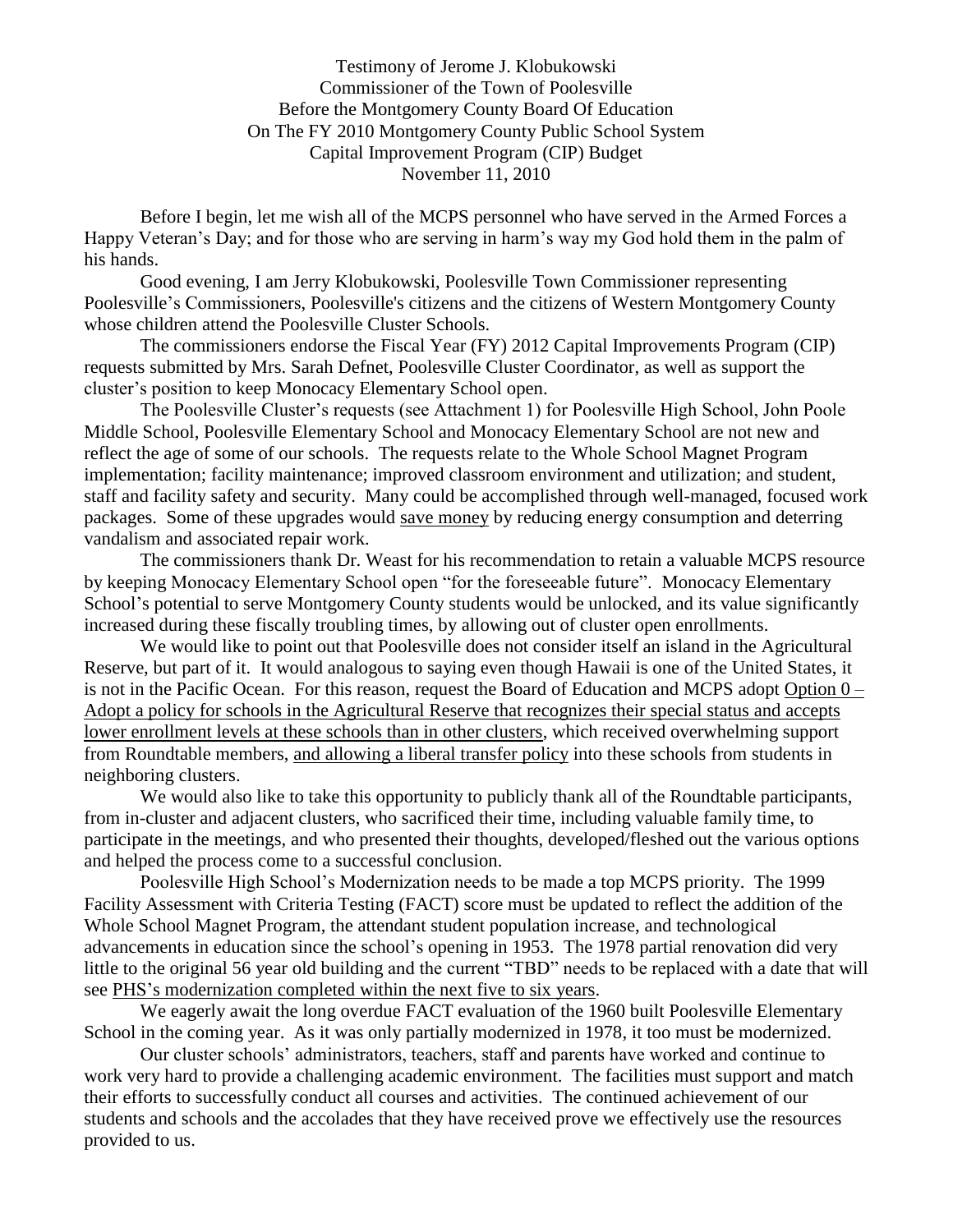Poolesville Cluster's requests contain no frills, and the Poolesville Commissioners and Western Montgomery County community strongly endorse their inclusion in the FY 2012 CIP budget. Thank you for the opportunity to raise these issues and let me wish you all a Happy Thanksgiving, Happy Hanukah and Merry Christmas.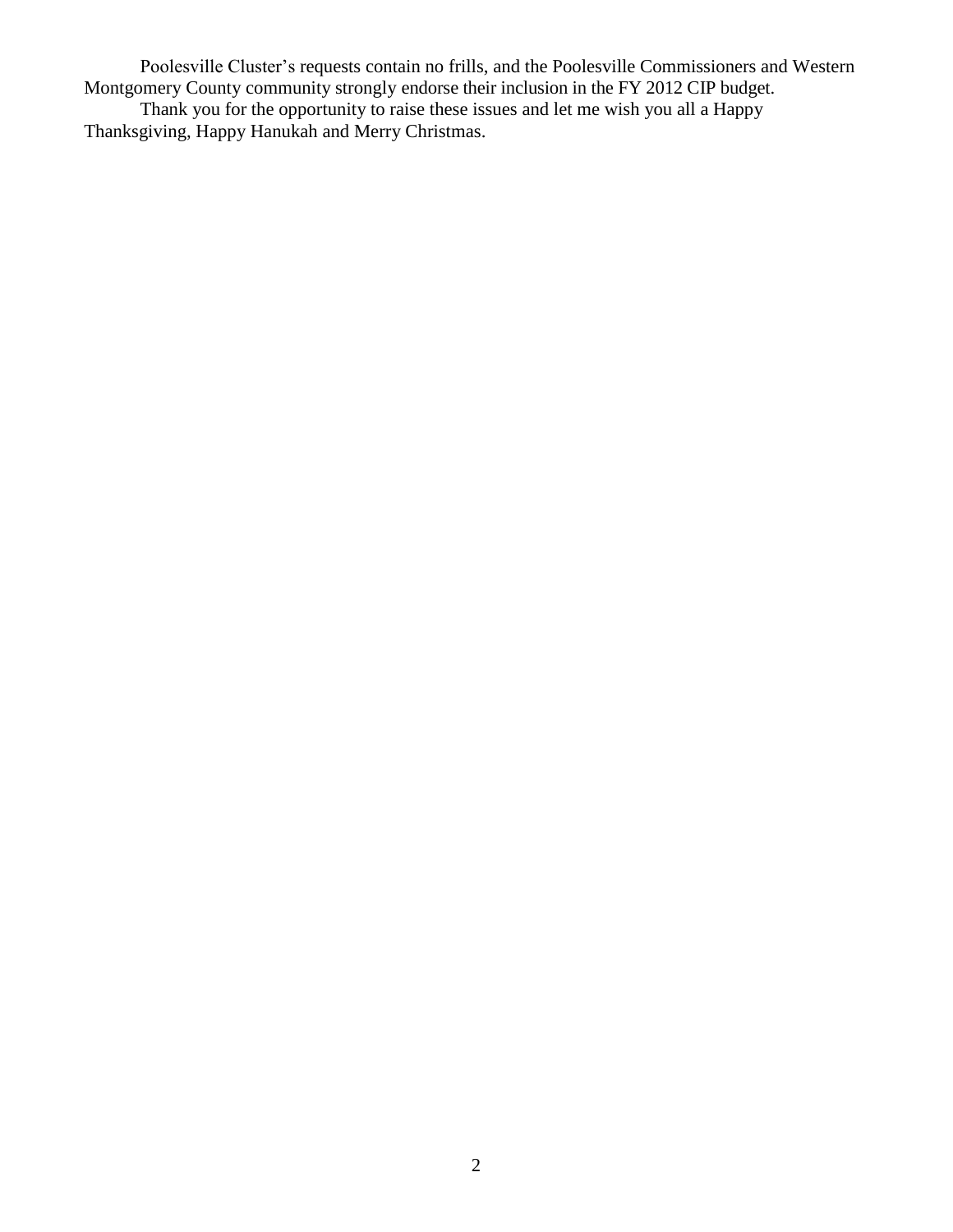## Attachment (1) To Commissioner Jerome J. Klobukowski November 11, 2009 Testimony On the Poolesville Cluster FY 2012 CIP Budget Requests

- 1. Poolesville High School
	- a. Construct A Brand New Poolesville High School
	- b. Existing Facility Upgrades
		- (1) Reconfigure existing Science Classrooms as necessary to support increased enrollment. (a) Rooms 1& 26 Completed September 2009
			- (b) Rooms 4, 6 and 9 Permanent Lab Stations have yet to be removed.
	- c. Modernization Issues
		- (1) Heating, Ventilation and Air Conditioning (HVAC) Replacement Correct extremely poor indoor air quality and climate control. Three phase program:
			- (a) Phase 1 Part  $A -$ Completed 06, Part  $B -$ Completed 2007
			- (b) Phase 2 Part A Completed 08, Part B Scheduled Summer 2009 Not Completed
			- (c) Phase 3 Summer 2009 Not Completed
		- (2) Planned Life Cycle Asset Replacement (PLAR)
			- (a) Replace all school windows with energy efficient ones to reduce energy costs. Funded 50% County/50% State, State funding delayed, also relates to b.1.
				- (1) Phase 1 Front side (Front doors/slide light &35 windows) Completed 2008
				- (2) Phase  $2 -$  Projected 2011
				- $(3)$  Phase 3 Projected 2015.
			- (b) Security
				- 1 Inside building install four additional cameras.
				- 2 Outside building
					- a install cameras around building, at the stadium, athletic fields and greenhouse. b install motion sensor lights around the building.
			- (c) Reconfigure and consolidate General, Administrative, and Business Offices to include Registrar and Career Center Offices in one centralized area at the front of the school.
			- (d) Require additional Team Room Lockers to avoid locker sharing among team members.
			- (e) Upgrade TV studio to support Humanities Program and intra-school communications. Completed September 2009
			- (f) Auditorium:
				- 1 Lighting requires replacement Entire system antiquated, failure would prevent stage productions
			- (g) Outside portions (e.g. doors, etc.) of school require painting.